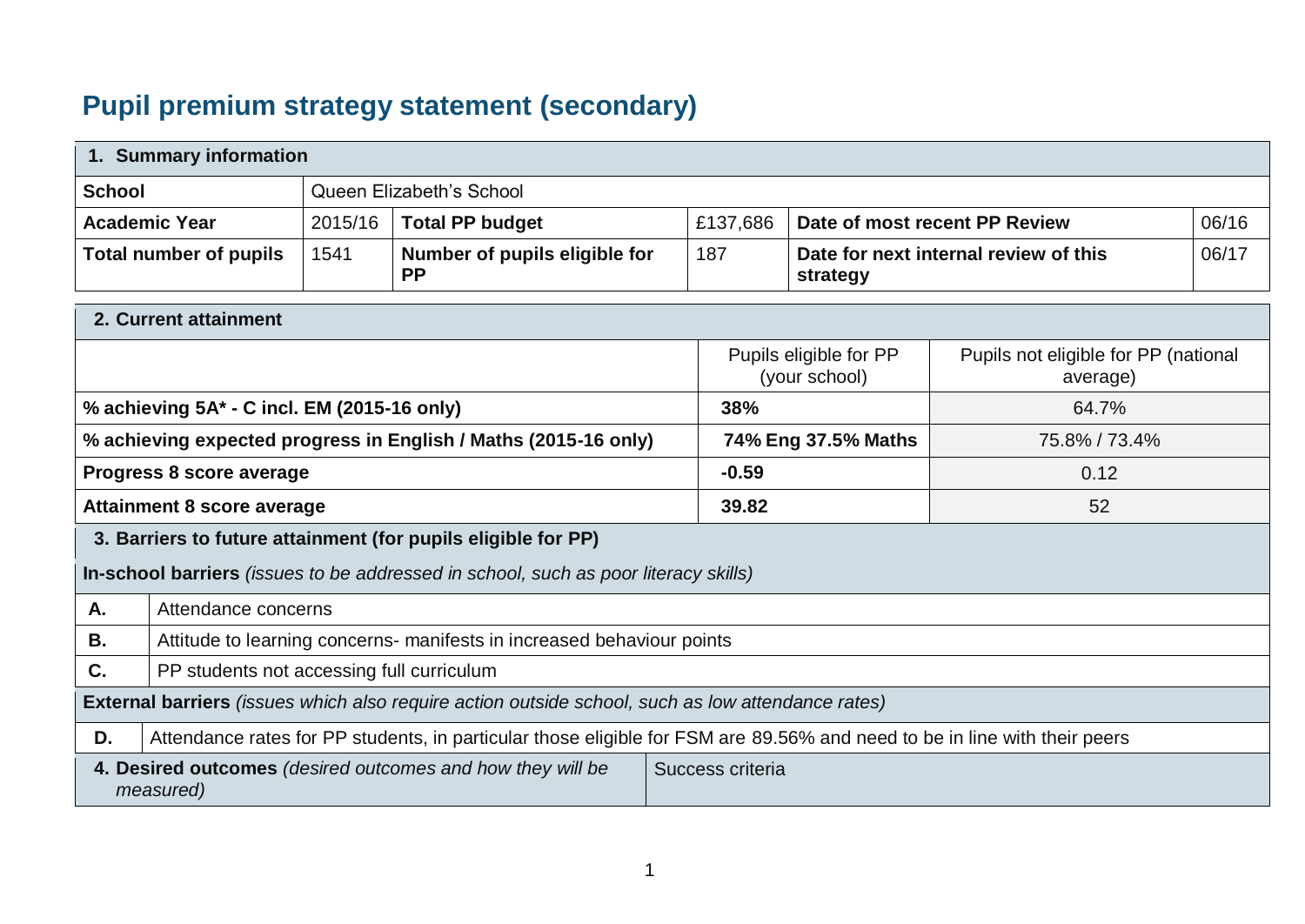| Α. | Improved attendance of PP students in all year groups                                                                              | The average PP students attendance improves from 89.56%                                                                                                              |
|----|------------------------------------------------------------------------------------------------------------------------------------|----------------------------------------------------------------------------------------------------------------------------------------------------------------------|
| В. | Reduce the differences in pastoral data (Detentions/House<br>Points/Behaviour points/Isolation/Exclusion) between PP<br>and Non PP | PP students average behaviour points are significantly reduced and the<br>number of PP students excluded is reduced                                                  |
| C. | To improve attainment and progress of Year 11                                                                                      | The progress made by pupil premium students does not fall below the<br>floor standard                                                                                |
| D. | To develop a curriculum model and pathway suitable for<br><b>Pupil Premium students</b>                                            | A minority of students may be entered for other qualifications which count<br>in progress 8 measure but are not part of standard curriculum, like the<br><b>ECDL</b> |
| Е. | Improved achievement in Maths and Science                                                                                          | PP students in Maths narrow the gap in their performance between them<br>and their non PP peers.                                                                     |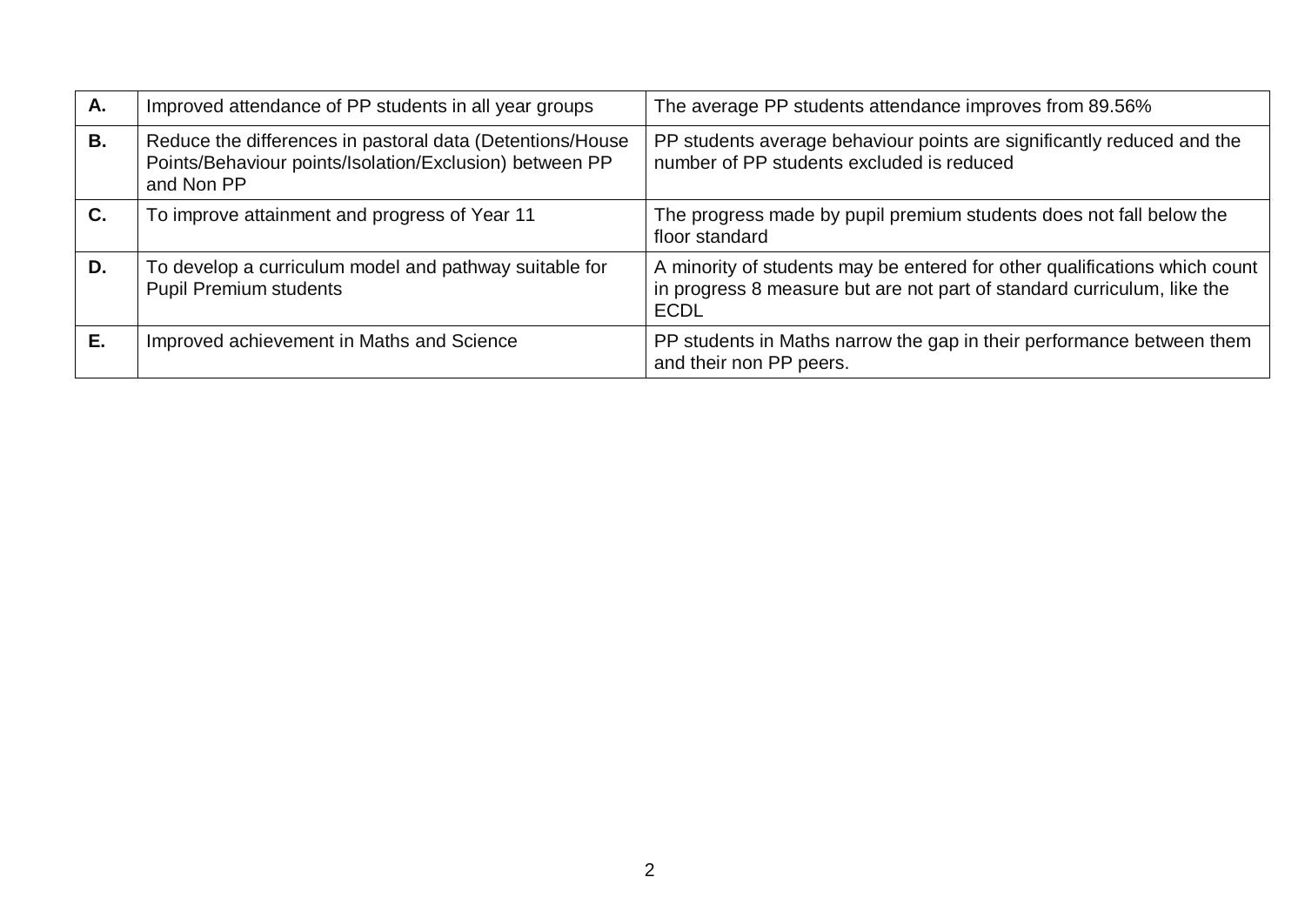| Academic year                                                                                                                    | 2016-17                                                                                             |                                                                                                                                                                                                                       |                                                                                      |                     |                                         |
|----------------------------------------------------------------------------------------------------------------------------------|-----------------------------------------------------------------------------------------------------|-----------------------------------------------------------------------------------------------------------------------------------------------------------------------------------------------------------------------|--------------------------------------------------------------------------------------|---------------------|-----------------------------------------|
|                                                                                                                                  | targeted support and support whole school strategies.                                               | The three headings below enable schools to demonstrate how they are using the Pupil Premium to improve classroom pedagogy, provide                                                                                    |                                                                                      |                     |                                         |
| i. Quality of teaching for all                                                                                                   |                                                                                                     |                                                                                                                                                                                                                       |                                                                                      |                     |                                         |
| <b>Desired outcome</b>                                                                                                           | Chosen action /<br>approach                                                                         | What is the evidence and<br>rationale for this choice?                                                                                                                                                                | How will you ensure it is<br>implemented well?                                       | <b>Staff lead</b>   | When will you review<br>implementation? |
| Improved outcomes for<br>all groups of students<br>and increase the<br>percentage of students<br>making 3LOP in Eng and<br>Maths | CPD on differentiation<br>and awareness of the<br>toolkit strategies that<br>support the PP support | Quality first teaching has been<br>recognised as the first step in improving<br>the attainment of PP students.                                                                                                        | Work scrutiny<br>Learning walks<br>Observations<br>Faculty meeting minutes           | SBD/AKB             | Summer 2017                             |
| Improved attainment<br>across the curriculum                                                                                     | PixL strategies. RSL<br>leaders and meetings.<br>iGCSE English entry                                | Increased focus on the attainment of PP<br>students throughout the year via the RSL<br>meeting and identification of 20s plenty<br>(top 5 PP)<br>Possible selection of PP students to enter<br>for the iGCSE          | Records of RSL meetings<br>20s plenty discussions in faculty<br>minutes              | <b>RSL/BAB</b>      | Summer 2017                             |
| Improved results for<br>students in English,<br>Maths and Science                                                                | Faculty TAs in core<br>subjects. Two TAs in<br>Eng, one in Maths, one in<br>Science                 | Although we are aware from the EEF<br>Toolkit that the impact of TAs is low, we<br>are confident that if they are well trained<br>and have a good subject knowledge they<br>can work effectively with these students. | TA training half termly to improve<br>quality of the TA provision<br>TA observations | SBD/AKB             | Summer 2017                             |
|                                                                                                                                  |                                                                                                     |                                                                                                                                                                                                                       |                                                                                      | Total budgeted cost | £60,500                                 |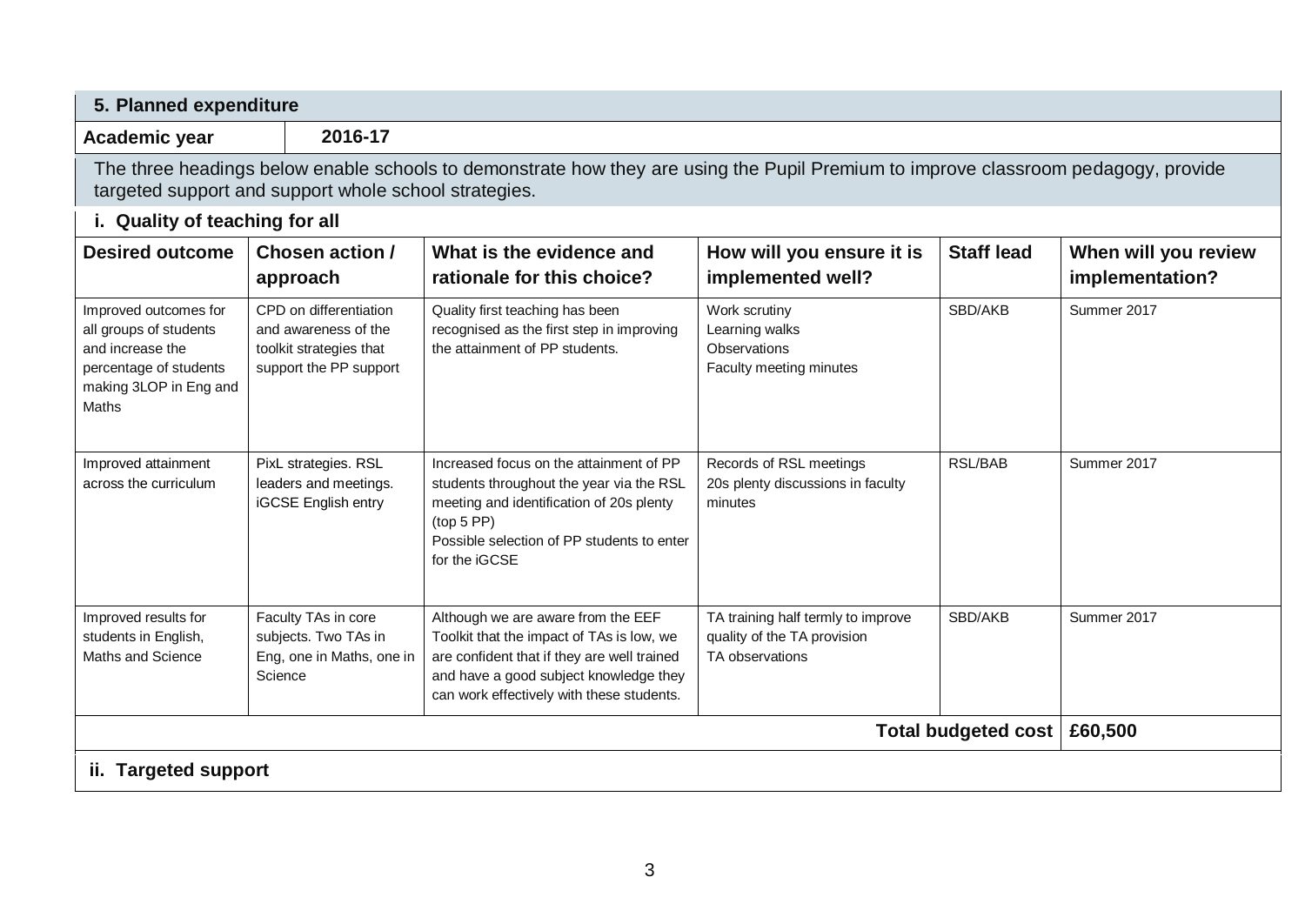| <b>Desired outcome</b>                                          | <b>Chosen action /</b><br>approach                                                                                                               | What is the evidence and<br>rationale for this choice?                                                                                                                                                                                                                      | How will you ensure it is<br>implemented well?                                                                                                                                                                                                        | <b>Staff lead</b>   | When will you review<br>implementation? |
|-----------------------------------------------------------------|--------------------------------------------------------------------------------------------------------------------------------------------------|-----------------------------------------------------------------------------------------------------------------------------------------------------------------------------------------------------------------------------------------------------------------------------|-------------------------------------------------------------------------------------------------------------------------------------------------------------------------------------------------------------------------------------------------------|---------------------|-----------------------------------------|
| Improved outcomes for<br>PP students in Maths<br>and Science    | Targeted am.<br>Intervention. Students will<br>use Doddle, Maths<br>Watch, PiXL Maths App<br>to develop their<br>understanding in these<br>areas | Students have been selected based on<br>the data from their mock (PPE1) exam<br>results. Those that are making 2 LOP or<br>less in either Maths and or Science have<br>been selected to attend these sessions.<br>Rewards for attendance offered in the<br>form of vouchers | Tracking of students' progress in<br>these subjects<br>Monitoring the attendance to these<br>sessions<br>Offering support for attendance at<br>these sessions<br>Monitoring improvement by the<br>PPE2 and progress check data.<br>Final exam results | SBD/BAB             | Summer 2017                             |
| Higher profile of PP<br>students academically<br>and pastorally | SLT members appointed<br>to monitor the progress of<br>these students                                                                            | A team of key staff with responsibility for<br>all aspects of Pupil Premium progress.<br>Championing their support in the school.                                                                                                                                           | Performance management<br>objectives on Blue Sky                                                                                                                                                                                                      | SBD/AKA/MDW         | Summer 2017                             |
| Improved results for CiC<br>in Core Subjects                    | 1:1 Tuition in core                                                                                                                              | 1:1 Tuition effective if students are keen<br>and the tutor is of good quality.                                                                                                                                                                                             | Match the tutor and tutee carefully<br>Set up regular liaison between<br>subject teacher and tutor<br>Improvement measure via progress<br>checks                                                                                                      | <b>SBD</b>          | Summer 2017                             |
|                                                                 |                                                                                                                                                  |                                                                                                                                                                                                                                                                             |                                                                                                                                                                                                                                                       | Total budgeted cost | £29,700                                 |
| iii. Other approaches                                           |                                                                                                                                                  |                                                                                                                                                                                                                                                                             |                                                                                                                                                                                                                                                       |                     |                                         |
| <b>Desired outcome</b>                                          | Chosen action /<br>approach                                                                                                                      | What is the evidence and<br>rationale for this choice?                                                                                                                                                                                                                      | How will you ensure it is<br>implemented well?                                                                                                                                                                                                        | <b>Staff lead</b>   | When will you review<br>implementation? |
| Improve attendance for<br>PP students                           | <b>HOH and Pastoral</b><br>Assistant and Deputy                                                                                                  | We know that attendance is linked with<br>performance and progress at GCSE. PP<br>students have a lower attendance in                                                                                                                                                       | HOH will monitor the quality of the<br>mentoring delivered                                                                                                                                                                                            | MDW/JMW             | Ongoing                                 |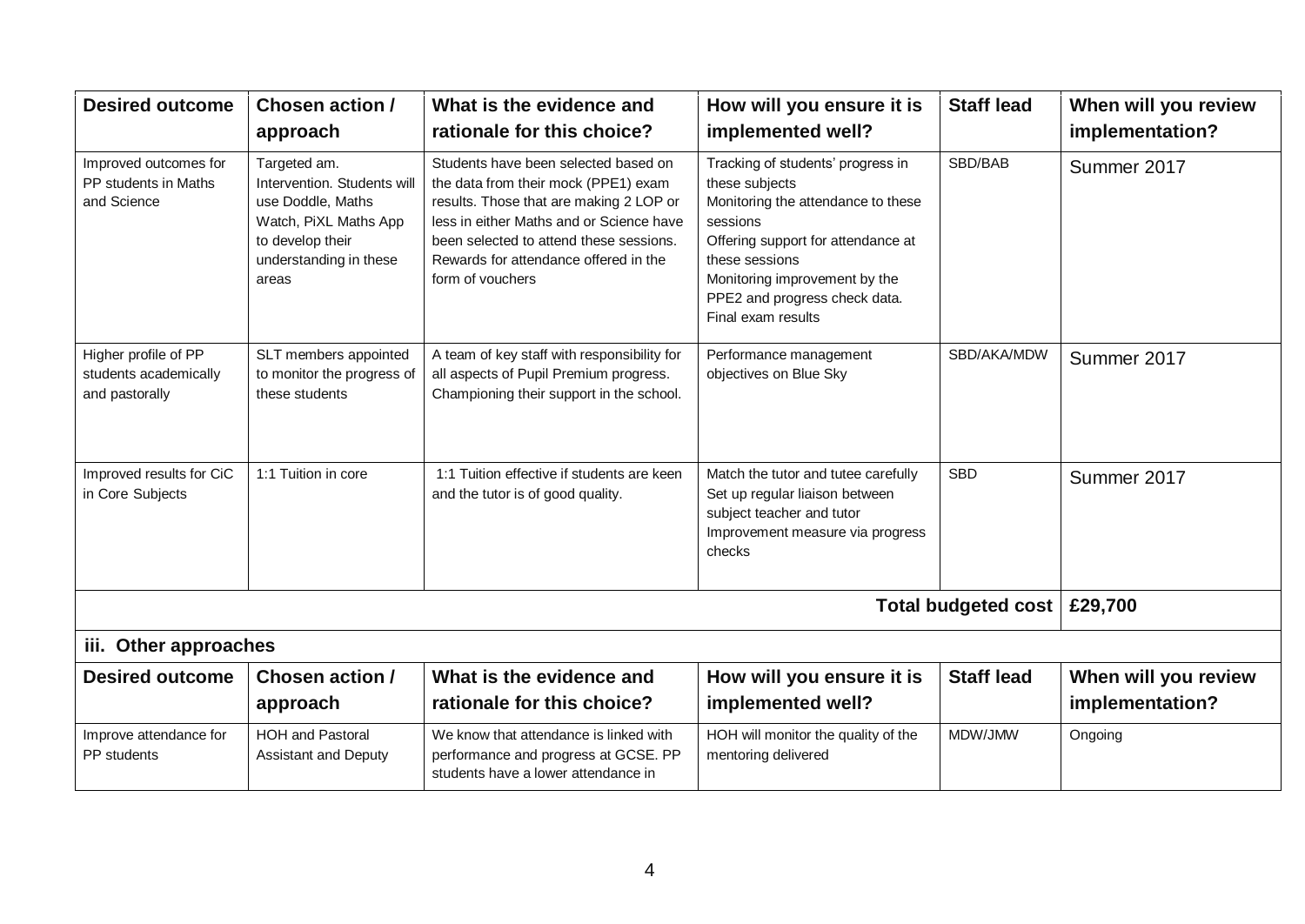|                                                                                                           | Heads identified target on<br>their appraisal<br>Mentoring by AHOH<br>those with highlighted as<br>attendance concerns<br>Focused attendance<br>support for one Tudor<br>House                                                                                                       | school than non-PP students. This widen<br>the gaps as they then miss lessons and<br>key information. If attendance improves<br>students will make more progress.                                                                     |                                                                                                                                                                                                         |                     |             |
|-----------------------------------------------------------------------------------------------------------|--------------------------------------------------------------------------------------------------------------------------------------------------------------------------------------------------------------------------------------------------------------------------------------|---------------------------------------------------------------------------------------------------------------------------------------------------------------------------------------------------------------------------------------|---------------------------------------------------------------------------------------------------------------------------------------------------------------------------------------------------------|---------------------|-------------|
| Improved access to the<br>curriculum for PP<br>students                                                   | Support and contributions<br>towards, travel to school<br>books, trips and Uniform                                                                                                                                                                                                   | It is a moral obligation to provide<br>materials for these students that are<br>provided by their parents.                                                                                                                            | PP faculty reps to co-ordinate the<br>supply of materials needed for PP<br>students.<br>SPotter to record what has been<br>received                                                                     | <b>Faculty Reps</b> | Ongoing     |
| Increased staff<br>awareness of the<br>effective strategies to<br>enable PP students to<br>make progress. | 1. Learning Forum<br>attending by staff to<br>improve practice and<br>share good practice<br>across the curriculum.<br>2. Raising Achievement<br>Group for PP-<br>Specialised meeting with<br>key staff to discuss<br>effective strategies that<br>are then shared with all<br>staff | Staff CPD, will ensure that staff have<br>buy-in and are aware of effective<br>strategies for PP students. Action<br>research will also facilitate which<br>strategies have been the most effective<br>and will be shared with staff. | Observations of the Learning Forum<br>Faculty minutes reporting where<br>and when strategies have been<br>shared<br>Blue Sky updates                                                                    | AKA                 | Ongoing     |
| To improve the mental<br>health, resilience and<br>wellbeing of PP students                               | Contributions to a<br>Teenage Life Centre<br>(TLC)                                                                                                                                                                                                                                   | Pastoral data indicates that these<br>students have a poor attitude to learning<br>possibly due to gaps in their knowledge<br>which they ae trying to hide and lack of<br>support from home.                                          | Monitoring of the students who have<br>taken part in the programme attitude<br>to learning via the half-termly<br>progress checks<br>Completion of a PASS assessment<br>before and after the programme. | <b>GNR</b>          | Summer 2017 |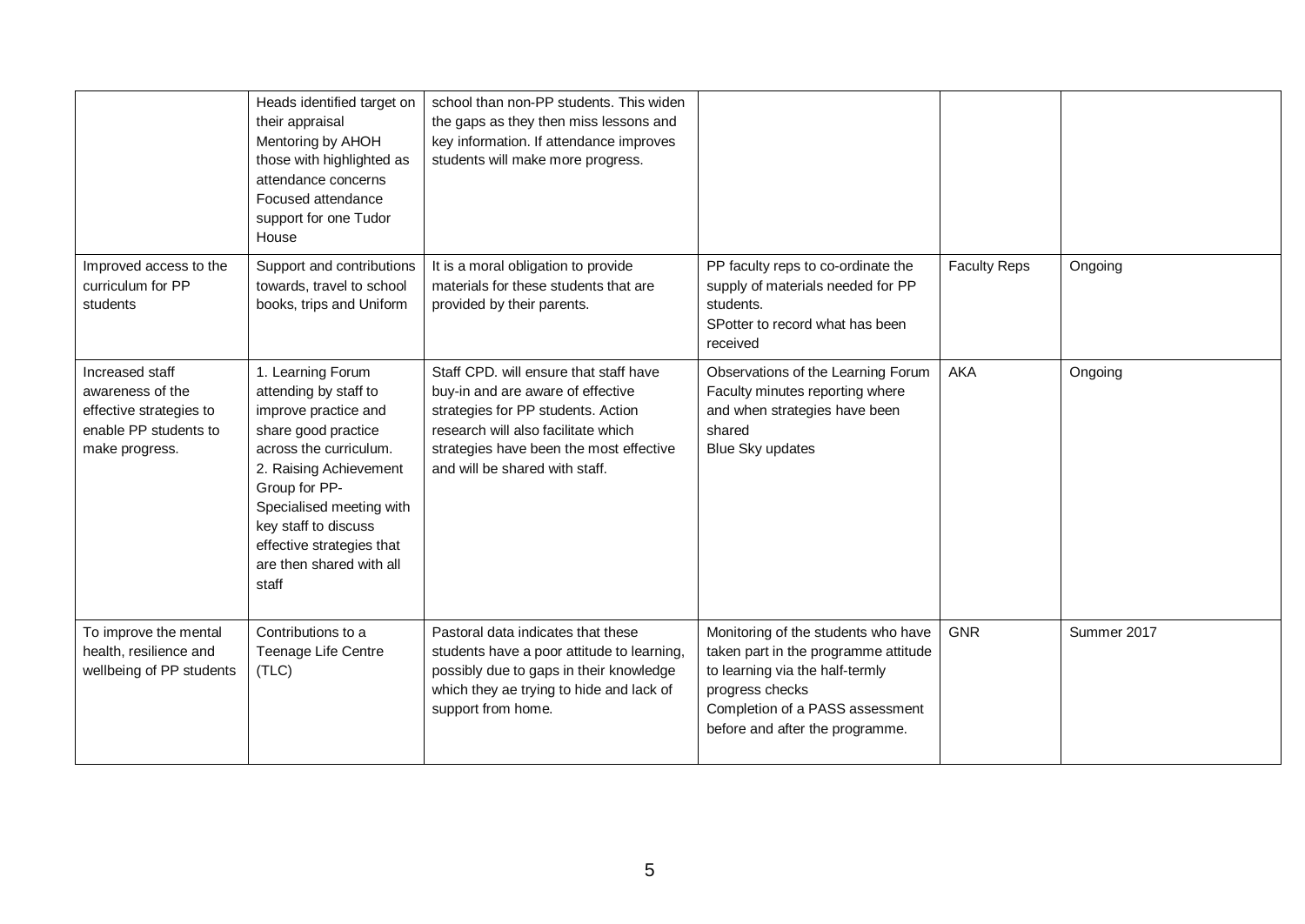| Improve attendance at<br>revision clubs, additional<br>support after school,<br>controlled assessment<br>completion. Access to<br>extra-curricular activities | Free use of the late bus<br>for PP students | Important that these students are not<br>disadvantaged by not being able to<br>attend what is offer | Monitor use of late bus by PP<br>students<br>Review the activities that they are<br>staying for. | <b>SBD</b> | Summer 2017 |  |
|---------------------------------------------------------------------------------------------------------------------------------------------------------------|---------------------------------------------|-----------------------------------------------------------------------------------------------------|--------------------------------------------------------------------------------------------------|------------|-------------|--|
|                                                                                                                                                               | Total budgeted cost   £24,630               |                                                                                                     |                                                                                                  |            |             |  |

| 6. Review of expenditure                                                |                                                                                     |                                                                                                                                                                                                                                                                              |                                                                                                                                                                            |             |  |  |  |
|-------------------------------------------------------------------------|-------------------------------------------------------------------------------------|------------------------------------------------------------------------------------------------------------------------------------------------------------------------------------------------------------------------------------------------------------------------------|----------------------------------------------------------------------------------------------------------------------------------------------------------------------------|-------------|--|--|--|
| <b>Previous Academic Year</b>                                           |                                                                                     | 2015-2016                                                                                                                                                                                                                                                                    |                                                                                                                                                                            |             |  |  |  |
| i. Quality of teaching for all                                          |                                                                                     |                                                                                                                                                                                                                                                                              |                                                                                                                                                                            |             |  |  |  |
| <b>Desired</b>                                                          | Chosen action /                                                                     | <b>Estimated impact:</b> Did you meet the                                                                                                                                                                                                                                    | <b>Lessons learned</b>                                                                                                                                                     | <b>Cost</b> |  |  |  |
| outcome                                                                 | approach                                                                            | success criteria? Include impact on pupils<br>not eligible for PP, if appropriate.                                                                                                                                                                                           | (and whether you will continue with this approach)                                                                                                                         |             |  |  |  |
| Improved attainment<br>across the curriculum                            | PixL strategies. RSL<br>leaders and meetings.<br>iGCSE English entry                | High: Many students attaining iGCSE at grade C which<br>would not have been possible via the other GCSE.<br>Small gap between PP and Non PP in English. RSL<br>meetings have initiated the 20s plenty list of students<br>for faculties to focus on with the top 5 being PP. | Possibly entering some students for the iGCSE English next year.<br>The RSL Meetings will continue<br>Other PiXL strategies like Smith Proforma will be trialled next year | £3550       |  |  |  |
| Whole school<br>approach to supporting<br>all disadvantaged<br>students | AfA programme                                                                       | Low: Success criteria not met. The programmes<br>emphasis on structured conversations did not work with<br>our PP students due to their age and the catchment<br>area of the school.                                                                                         | We will not continue with this programme.                                                                                                                                  | £9000       |  |  |  |
| Improved results for<br>students in English,<br>Maths and Science       | Faculty TAs in core<br>subjects. Two TAs in<br>Eng, one in Maths, one<br>in Science | Mixed: Faculty TAs have had an impact in English,<br>supporting PP and SEND students in their preparation<br>for iGCSE. The impact of their role in Maths and<br>Science was not as significant.                                                                             | We will continue with this approach for one more year and see if<br>we can replicate the success of English in Maths and Science                                           | £54000      |  |  |  |
| ii. Targeted support                                                    |                                                                                     |                                                                                                                                                                                                                                                                              |                                                                                                                                                                            |             |  |  |  |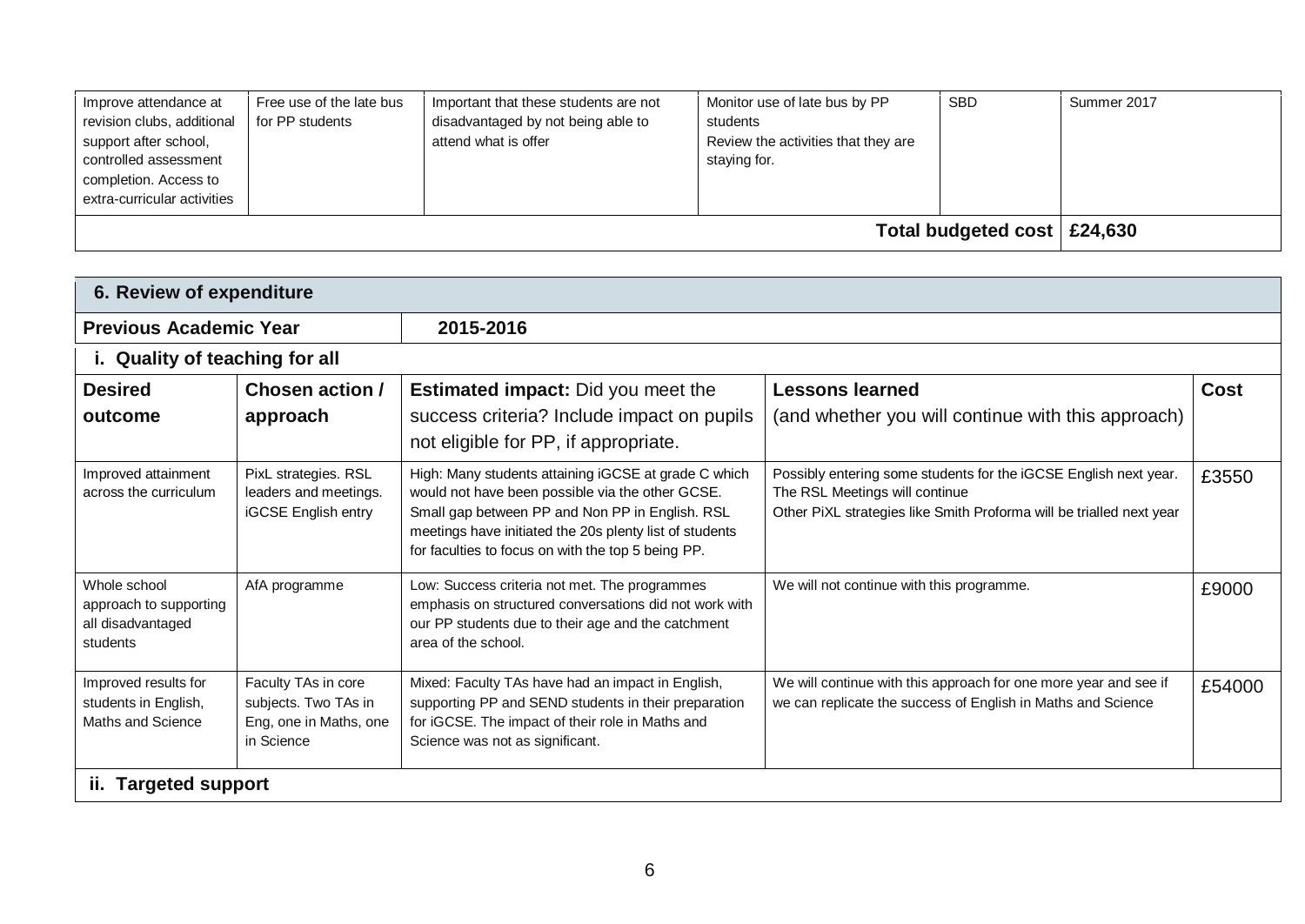| <b>Desired</b>                                                                                                | Chosen action /                                                          | <b>Estimated impact:</b> Did you meet the                                                                                                                                                                                                                               | <b>Lessons learned</b>                                                                                                                                                                                                                                                                                         | <b>Cost</b> |
|---------------------------------------------------------------------------------------------------------------|--------------------------------------------------------------------------|-------------------------------------------------------------------------------------------------------------------------------------------------------------------------------------------------------------------------------------------------------------------------|----------------------------------------------------------------------------------------------------------------------------------------------------------------------------------------------------------------------------------------------------------------------------------------------------------------|-------------|
| outcome                                                                                                       | approach                                                                 | success criteria? Include impact on pupils<br>not eligible for PP, if appropriate.                                                                                                                                                                                      | (and whether you will continue with this approach)                                                                                                                                                                                                                                                             |             |
| Higher profile of PP<br>students academically<br>and pastorally                                               | SLT members<br>appointed to monitor<br>the progress of these<br>students | Mixed: PP students' progress, pastoral data and<br>attendance is monitored more closely.<br>Academic data is the focus of RSL meetings and PP<br>student feature in the 20s plenty for faculties to monitor.                                                            | These staff were appointed in Summer term 2. We will continue<br>with their focused role.                                                                                                                                                                                                                      | £24000      |
| Improve completion of<br>homework and support<br>with homework, that<br>these students may not<br>get at home | Homework Support at<br>lunchtime staffed by<br><b>TA<sub>s</sub></b>     | Low: Some SEN students accessed this facility and it<br>was useful as a social engagement for some vulnerable<br>students, but success criteria was not met in reducing<br>behaviour points for lack of homework.                                                       | Not effective. Students did not make use of this facility and<br>homework completion did not improve. We will not continue with<br>this approach next year.                                                                                                                                                    | £3000       |
|                                                                                                               | Contribution to running<br>of the late bus                               | High: Enabled students to access a range of after<br>school clubs including revision sessions, maths club as<br>well enrichment opportunities including sport, music<br>and drama. Non PP students have to pay to use this<br>bus, but is highly valued.                | We will continue with this, but will target PP parents to let them<br>know about this facility with a letter home                                                                                                                                                                                              | £1000       |
| Improved results for<br>CiC in Core Subjects                                                                  | 1:1 Tuition                                                              | Mixed: Where students were not making the expected<br>levels of progress in Eng, Maths and Science a tutor<br>was employed to support the students with their<br>learning outside of school time.                                                                       | Tuition was most effective where there was support and liaison<br>between the tutor and classroom teacher. SBD to facilitate and<br>monitor this liaison.                                                                                                                                                      | £1500       |
| Access to an<br>alternative curriculum                                                                        | Vocational courses at<br>Bournemouth and<br>Poole College<br>Skillforce  | Mixed: the vocational course have allowed students to<br>access a wider curriculum that has prepared them for<br>Post 16 education. It has also developed their social<br>and employability skills. The curriculum offered has<br>been more appropriate to their needs. | Due to these programmes not being recognised in the P8 and A8<br>measures we will not continue with these courses. They take<br>students out of school and impact on their core curriculum. Also<br>students often have to repeat aspects of these course before<br>moving onto to appropriate Post 16 course. | £12830      |
| iii. Other approaches                                                                                         |                                                                          |                                                                                                                                                                                                                                                                         |                                                                                                                                                                                                                                                                                                                |             |
| <b>Desired</b>                                                                                                | Chosen action /                                                          | <b>Estimated impact:</b> Did you meet the                                                                                                                                                                                                                               | <b>Lessons learned</b>                                                                                                                                                                                                                                                                                         | <b>Cost</b> |
| outcome                                                                                                       | approach                                                                 | success criteria? Include impact on pupils<br>not eligible for PP, if appropriate.                                                                                                                                                                                      | (and whether you will continue with this approach)                                                                                                                                                                                                                                                             |             |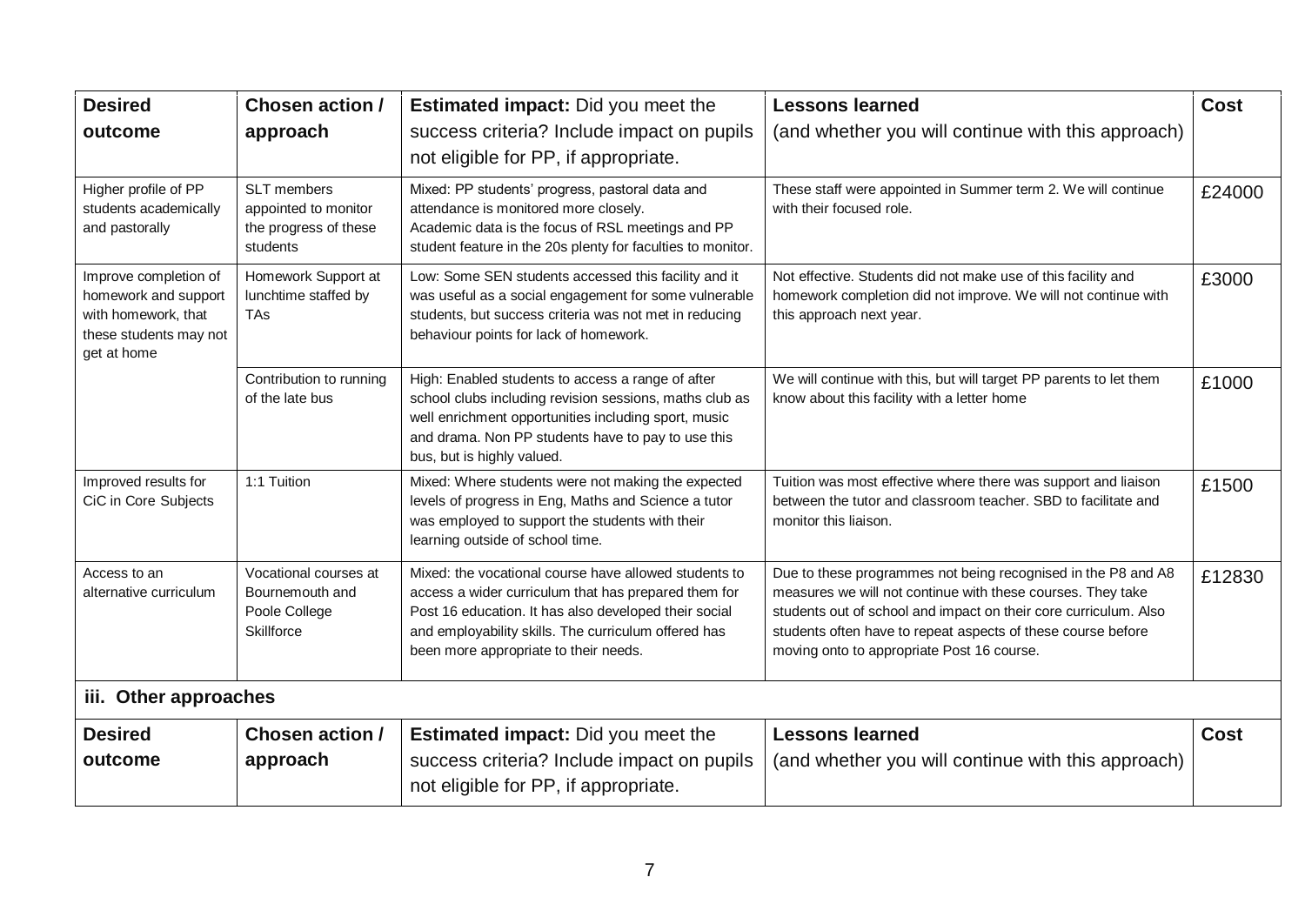| Improved access to the<br>curriculum for PP<br>students                        | Support and<br>contributions towards<br>books, trips and<br>Uniform | High: PP students have started the school in the correct<br>uniform and therefore feel the same as their peers.<br>Students are provided with important equipment (pens,<br>calculator, revision guides) they can then access the<br>exams.<br>Trip access have improve their cultural experiences, as<br>well as in some cases enhance their understanding of<br>the curriculum. | We will continue with this approach. However only curriculum trips<br>will be supported.                                                                                            | £9500  |
|--------------------------------------------------------------------------------|---------------------------------------------------------------------|-----------------------------------------------------------------------------------------------------------------------------------------------------------------------------------------------------------------------------------------------------------------------------------------------------------------------------------------------------------------------------------|-------------------------------------------------------------------------------------------------------------------------------------------------------------------------------------|--------|
| To improve the mental<br>health, resilience and<br>wellbeing of PP<br>students | Contributions to a<br>Teenage Life Centre<br>(TLC)                  | High: Some disadvantaged students need additional<br>support with their mental health and wellbeing. We<br>have found that some our disadvantaged students lack<br>resilience in their attitude to learning. Sessions will<br>support this                                                                                                                                        | We will continue with this approach: but in additional to regular<br>counselling form Warren Bell we will offer Resilience support via a<br>programme of sessions with Diane Laird. | £10000 |